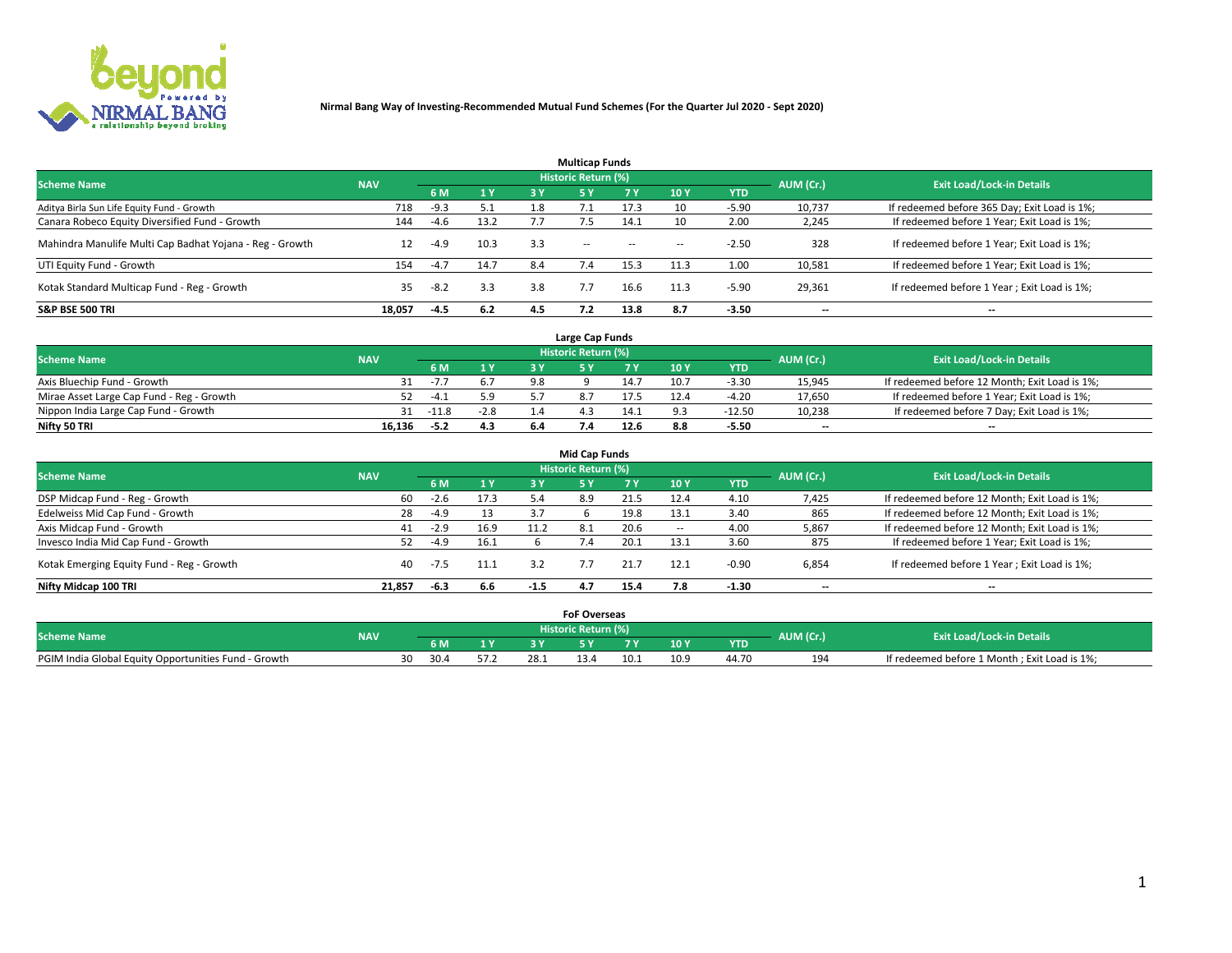

| Large & Midcap                                   |            |         |      |     |                            |      |      |         |                          |                                              |  |  |  |
|--------------------------------------------------|------------|---------|------|-----|----------------------------|------|------|---------|--------------------------|----------------------------------------------|--|--|--|
| <b>Scheme Name</b>                               | <b>NAV</b> |         |      |     | <b>Historic Return (%)</b> |      |      |         | AUM (Cr.)                | <b>Exit Load/Lock-in Details</b>             |  |  |  |
|                                                  |            | 6 M     | 1Y   | 3 Y |                            | 7 V  | 10Y  | YTD     |                          |                                              |  |  |  |
| Mirae Asset Emerging Bluechip Fund - Growth      | 58         | $-1.8$  | 12.8 |     |                            | 25.4 | 18.1 | 0.70    | 10,596                   | If redeemed before 1 Year; Exit Load is 1%;  |  |  |  |
| Canara Robeco Emerging Equities - Growth         | 99         | $-5.8$  | 14.4 | 4.8 | 8.9                        | 23.9 | 15.3 | 2.10    | 5,543                    | If redeemed before 1 Year; Exit Load is 1%;  |  |  |  |
| Principal Emerging Bluechip Fund - Growth        | 108        | $-6.0$  | 12.6 | 2.9 |                            | 20.9 | 12.6 | 0.0     | 2,015                    | If redeemed before 365 Day; Exit Load is 1%; |  |  |  |
| Invesco India Growth Opportunities Fund - Growth |            | $-8.3$  |      |     |                            |      | 10.4 | -5.10   | 2,703                    | If redeemed before 1 Year; Exit Load is 1%;  |  |  |  |
| Sundaram Large and Mid Cap Fund - Reg - Growth   | 34         | $-11.3$ | 2.5  | 4.b |                            |      | 8.7  | $-8.20$ | 1,196                    | If redeemed before 365 Day; Exit Load is 1%; |  |  |  |
| NIFTY Large Midcap 250 TRI                       | 7.279      | -4.7    | 7.9  |     |                            | 15.9 |      | -1.90   | $\overline{\phantom{a}}$ | $- -$                                        |  |  |  |

|                                                     |            |        |                |     | <b>Focused Funds</b>       |      |                          |            |                          |                                               |
|-----------------------------------------------------|------------|--------|----------------|-----|----------------------------|------|--------------------------|------------|--------------------------|-----------------------------------------------|
| <b>Scheme Name</b>                                  | <b>NAV</b> |        |                |     | <b>Historic Return (%)</b> |      |                          |            | AUM (Cr.)                | <b>Exit Load/Lock-in Details</b>              |
|                                                     |            | 6 M    | 1 <sub>Y</sub> |     |                            |      | 10Y                      | <b>YTD</b> |                          |                                               |
| Axis Focused 25 Fund - Growth                       | 30         | $-9.1$ |                |     | 9.6                        | 15.7 | $\overline{\phantom{a}}$ | $-4.20$    | 11,043                   | If redeemed before 12 Month; Exit Load is 1%; |
| ICICI Prudential Focused Equity Fund - Ret - Growth |            | 8.0    | 10.2           |     |                            |      |                          | 7.40       | 755                      | If redeemed before 1 Year; Exit Load is 1%;   |
| SBI Focused Equity Fund - Growth                    | 148        | $-9.0$ | 9.3            | 8.5 |                            | 7.3  | l 3.6                    | $-3.80$    | 9,506                    | If redeemed before 1 Year; Exit Load is 1%;   |
| <b>S&amp;P BSE 500 TRI</b>                          | 18,057     | -4.5   | 6.2            |     |                            | 13.8 |                          | $-3.50$    | $\overline{\phantom{a}}$ | $- -$                                         |

| <b>Small Cap Funds</b>       |            |      |      |                     |     |      |                 |            |           |                                             |  |  |
|------------------------------|------------|------|------|---------------------|-----|------|-----------------|------------|-----------|---------------------------------------------|--|--|
| <b>Scheme Name</b>           | <b>NAV</b> |      |      | Historic Return (%) |     |      |                 |            | AUM (Cr.) | <b>Exit Load/Lock-in Details</b>            |  |  |
|                              |            | 6 M  | 1 Y  |                     |     |      | 10 <sub>Y</sub> | <b>YTD</b> |           |                                             |  |  |
| HDFC Small Cap Fund - Growth |            |      | -2.Z |                     |     | 14.9 |                 | $-3.30$    | 7,851     | If redeemed before 1 Year; Exit Load is 1%; |  |  |
| SBI Small Cap Fund - Growth  |            | -1.4 |      |                     |     |      |                 | 6.00       | 4.270     | If redeemed before 1 Year; Exit Load is 1%; |  |  |
| Nifty Smallcap 100 TRI       | 6.882      | -8.8 | 2.5  | -8.6                | 0.5 | 12.5 | 4.2             | $-3.90$    | $- -$     | $- -$                                       |  |  |

| ELSS Schemes (Tax Saving u/s 80-C)           |            |        |      |                            |            |        |        |            |           |                                  |  |  |  |  |
|----------------------------------------------|------------|--------|------|----------------------------|------------|--------|--------|------------|-----------|----------------------------------|--|--|--|--|
| <b>Scheme Name</b>                           | <b>NAV</b> |        |      | <b>Historic Return (%)</b> |            |        |        |            | AUM (Cr.) | <b>Exit Load/Lock-in Details</b> |  |  |  |  |
|                                              |            | 6 M    |      |                            |            | 7 Y    | 10 Y   | <b>YTD</b> |           |                                  |  |  |  |  |
| Aditya Birla Sun Life Tax Relief 96 - Growth | 32         | $-4.9$ | 8.7  |                            | 5.9        |        | 10.2   | $-2.20$    | 10,383    | Nil                              |  |  |  |  |
| Axis Long Term Equity Fund - Growth          | 47         | $-9.8$ | 6.1  | 7.4                        | 7.4        | 18.8   | 14.5   | $-4.90$    | 21,051    | Nil                              |  |  |  |  |
| Canara Robeco Equity Tax Saver Fund - Growth |            | $-4.1$ | 14.8 | 8.6                        |            |        | 10.4   | 3.70       | 1,089     | Nil                              |  |  |  |  |
| Invesco India Tax Plan - Growth              | 53.        | $-7.3$ | 8.8  | 6.1                        |            | 16.8   | 11.4   | $-1.70$    | 1,075     | Nil                              |  |  |  |  |
| Mirae Asset Tax Saver Fund - Reg - Growth    | 19         | $-2.2$ | 10.1 |                            | $\sim$ $-$ | $\sim$ | $\sim$ | $-1.20$    | 3,858     | Nil                              |  |  |  |  |
| S&P BSE 200 TRI                              | 5,838      | $-4.5$ | 5.9  | 5.3                        | 4.5        | 13.7   | 8.9    | $-3.90$    | --        | $- -$                            |  |  |  |  |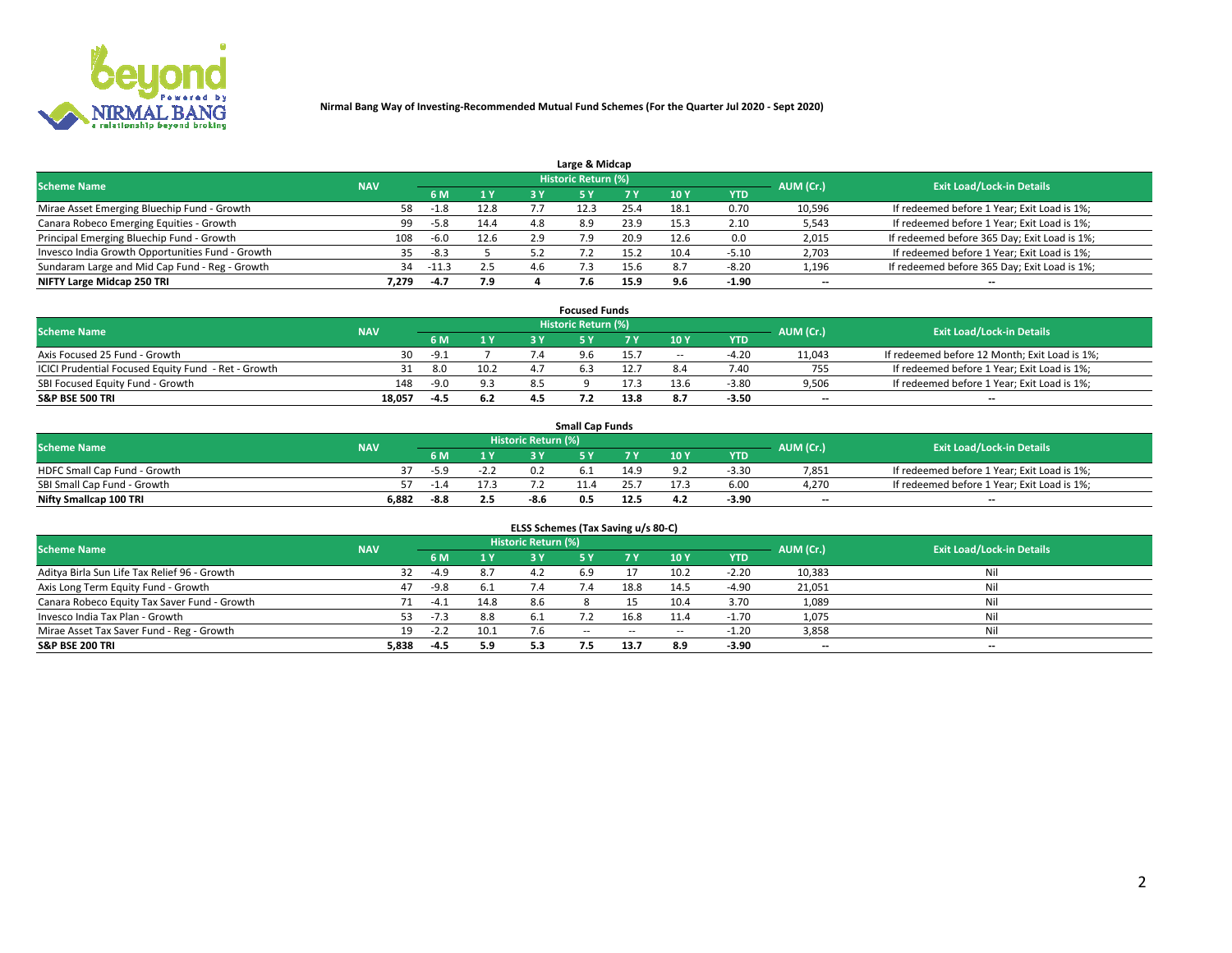

|                                                        |            |            |      |                            | <b>Solution Oriented</b> |      |                          |            |                          |                                                                     |
|--------------------------------------------------------|------------|------------|------|----------------------------|--------------------------|------|--------------------------|------------|--------------------------|---------------------------------------------------------------------|
| <b>Scheme Name</b>                                     | <b>NAV</b> |            |      | <b>Historic Return (%)</b> |                          |      |                          |            | AUM (Cr.)                | <b>Exit Load/Lock-in Details</b>                                    |
|                                                        |            | <b>6 M</b> | 1 Y  | 3 Y                        |                          |      | 10Y                      | <b>YTD</b> |                          |                                                                     |
|                                                        |            |            |      |                            |                          |      |                          |            |                          | If redeemed before 1 Year; Exit Load is 3%; If redeemed bet. 1 Year |
| <b>HDFC Childrens Gift Fund</b>                        | 125        | $-1.5$     | 7.4  | 5.1                        |                          | 14.7 | 12.3                     | 0.60       | 3.211                    | to 2 Year; Exit Load is 2%; If redeemed bet. 2 Year to 3 Year; Exit |
|                                                        |            |            |      |                            |                          |      |                          |            |                          | Load is 1%;                                                         |
| Tata Retirement Savings Fund - Moderate Plan - Reg     | 32         | $-2.7$     | 10.2 | 4.8                        | 8.4                      | 16.4 | --                       | 0.0        | 1,140                    | If redeemed before 61 Month; Exit Load is 1%;                       |
| Tata Retirement Savings Fund - Progressive Plan - Reg  | 31         | -4.8       | 9.1  | 4.9                        |                          | 16.2 | $\overline{\phantom{a}}$ | $-2.10$    | 776                      | If redeemed before 61 Month; Exit Load is 1%;                       |
| Tata Retirement Savings Fund - Reg - Conservative Plan | 22         | 2.9        | 9.5  |                            |                          | 10.1 | --                       | 5.10       | 141                      | If redeemed before 61 Month; Exit Load is 1%;                       |
| S&P BSE 200 TRI                                        | 5,838      | $-4.5$     | 5.9  | 5.3                        | 7.5                      | 13.7 | 8.9                      | $-3.90$    | $\overline{\phantom{a}}$ | $- -$                                                               |

|                                                    |            |        |                |                            | <b>Index Fund</b> |      |      |            |                          |                                               |
|----------------------------------------------------|------------|--------|----------------|----------------------------|-------------------|------|------|------------|--------------------------|-----------------------------------------------|
| <b>Scheme Name</b>                                 | <b>NAV</b> |        |                | <b>Historic Return (%)</b> |                   |      |      |            | AUM (Cr.)                | <b>Exit Load/Lock-in Details</b>              |
|                                                    |            |        | $\sqrt{1}$ $V$ | 2 V                        |                   | 7 V  | 10 Y | <b>YTD</b> |                          |                                               |
| HDFC Index Fund-NIFTY 50 Plan                      | 104        | -5.9   |                |                            |                   |      |      | $-6.20$    | 1.746                    | If redeemed before 3 Day; Exit Load is 0.25%; |
| ICICI Prudential Nifty Next 50 Index Fund - Growth |            | $-3.5$ |                | n n                        |                   | 14.6 |      | $-2.40$    | 768                      | Nil                                           |
| UTI Nifty Index Fund - Growth                      |            | -5.6   |                |                            |                   | 12.1 |      | $-6.00$    | 2,571                    | Nil                                           |
| Nifty 50 TRI                                       | 16,136     | $-5.2$ | 4.3            |                            |                   | 12.6 |      | $-5.50$    | $\overline{\phantom{a}}$ | $- -$                                         |

|                                       |            |      |      |                            | <b>Contra/Value Fund</b> |      |     |            |                          |                                             |
|---------------------------------------|------------|------|------|----------------------------|--------------------------|------|-----|------------|--------------------------|---------------------------------------------|
| <b>Scheme Name</b>                    | <b>NAV</b> |      |      | <b>Historic Return (%)</b> |                          |      |     |            | AUM (Cr.)                | <b>Exit Load/Lock-in Details</b>            |
|                                       |            |      | 1 V  |                            |                          | 7 V  | 10Y | <b>YTD</b> |                          |                                             |
| Invesco India Contra Fund - Growth    | 50         | $-1$ | 12.1 |                            |                          | 19.7 |     | 2.00       | 4,952                    | If redeemed before 1 Year; Exit Load is 1%; |
| UTI Value Opportunities Fund - Growth | 63         | -5., |      |                            |                          |      |     | $-2.5C$    | 4,251                    | If redeemed before 1 Year; Exit Load is 1%; |
| <b>S&amp;P BSE 500 TRI</b>            | 18.057     | -4.5 |      |                            |                          | 13.8 |     | $-3.50$    | $\overline{\phantom{a}}$ | $- -$                                       |

| Sector/Thematic                                                           |            |        |                |                     |            |        |                          |            |           |                                               |  |  |  |
|---------------------------------------------------------------------------|------------|--------|----------------|---------------------|------------|--------|--------------------------|------------|-----------|-----------------------------------------------|--|--|--|
| <b>Scheme Name</b>                                                        | <b>NAV</b> |        |                | Historic Return (%) |            |        |                          |            | AUM (Cr.) | <b>Exit Load/Lock-in Details</b>              |  |  |  |
|                                                                           |            | 6 M    | 1 <sub>Y</sub> | 3 Y                 | <b>5Y</b>  | 7 Y    | 10Y                      | <b>YTD</b> |           |                                               |  |  |  |
| Canara Robeco Consumer Trends Fund - Reg - Growth                         | 42         | $-8.0$ | 12.2           |                     | 9.6        | 17.2   | 11.6                     | $-0.60$    | 390       | If redeemed before 1 Year; Exit Load is 1%;   |  |  |  |
| Mirae Asset Great Consumer Fund - Growth                                  | 36         | $-6.1$ | 9.3            | 6.8                 | 9.7        | 15.7   | $\overline{\phantom{a}}$ | $-4.10$    | 959       | If redeemed before 1 Year; Exit Load is 1%;   |  |  |  |
| <b>ICICI Prudential Technology Fund - Growth</b>                          | 72         | 15.4   | 22.9           | 21.3                | 10.2       | 17.6   | 15.7                     | 23.90      | 475       | If redeemed before 15 Day; Exit Load is 1%;   |  |  |  |
| Nippon India Pharma Fund - Growth                                         | 222        | 34.0   | 60.1           | 22.3                | 7.6        | 18     | 15.5                     | 45.80      | 3,496     | If redeemed before 1 Month; Exit Load is 1%;  |  |  |  |
| BNP Paribas India Consumption Fund - Reg - Growth                         | 13         | $-6.2$ | 13.7           | $\sim$ $\sim$       | $\sim$ $-$ | $\sim$ | $\sim$                   | 1.70       | 531       | If redeemed before 12 Month; Exit Load is 1%; |  |  |  |
| ICICI Prudential Banking and Financial Services Fund - Retail -<br>Growth | 51         | -25.8  | $-17.6$        | $-4.6$              | 5.4        | 16.7   | 10.7                     | $-26.70$   | 2,633     | If redeemed before 15 Day; Exit Load is 1%;   |  |  |  |
| <b>S&amp;P BSE 500 TRI</b>                                                | 18.057     | -4.5   | 6.2            | 4.5                 | 7.2        | 13.8   | 8.7                      | $-3.50$    | --        | $- -$                                         |  |  |  |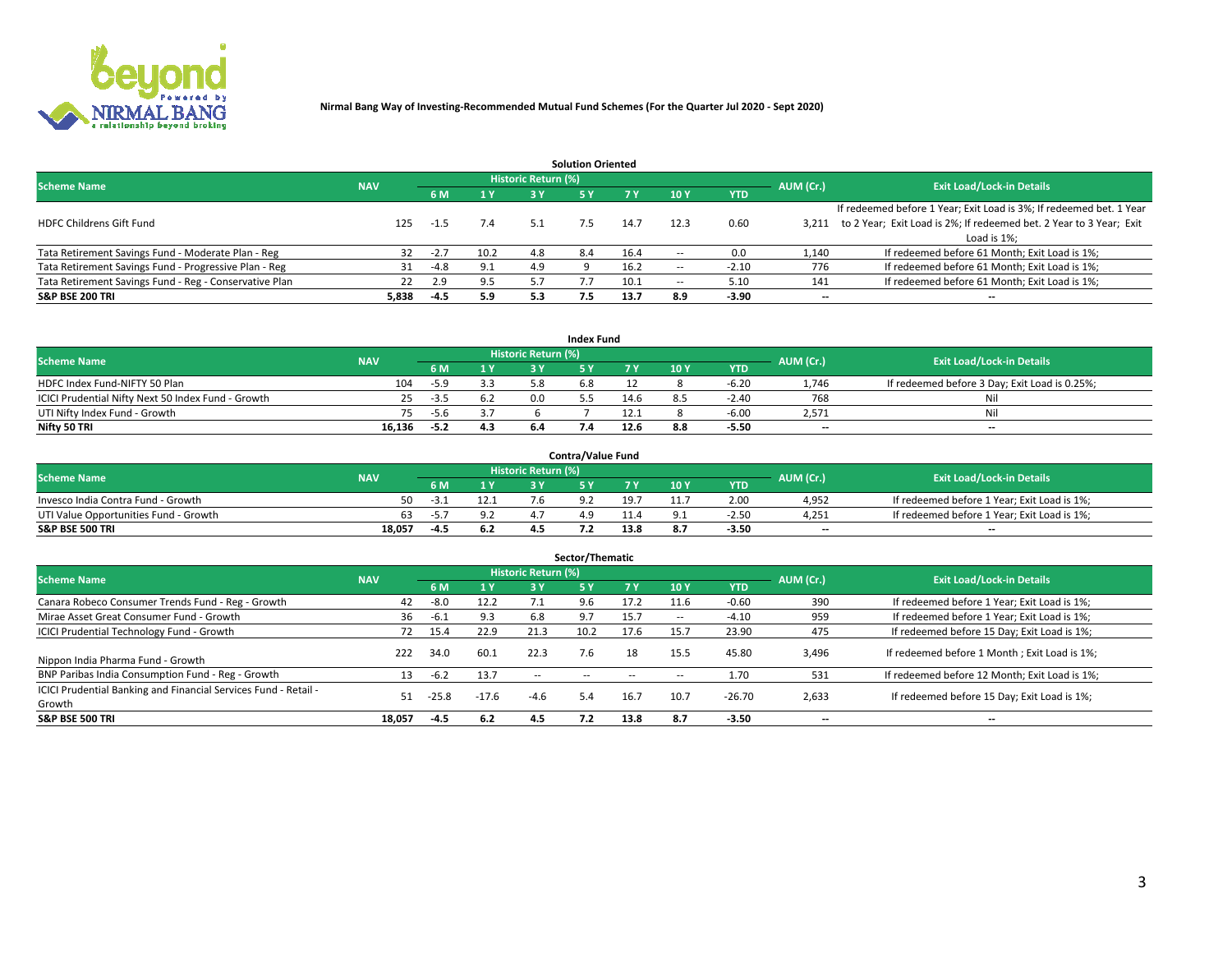

| <b>Dynamic Asset Allocation Funds</b>                   |            |        |     |                            |     |        |     |            |                          |                                                 |  |  |  |  |
|---------------------------------------------------------|------------|--------|-----|----------------------------|-----|--------|-----|------------|--------------------------|-------------------------------------------------|--|--|--|--|
| <b>Scheme Name</b>                                      | <b>NAV</b> |        |     | <b>Historic Return (%)</b> |     |        |     |            | AUM (Cr.)                | <b>Exit Load/Lock-in Details</b>                |  |  |  |  |
|                                                         |            | 6 M    | 1 Y | 3 Y                        |     |        | 10Y | <b>YTD</b> |                          |                                                 |  |  |  |  |
| ICICI Prudential Balanced Advantage Fund - Reg - Growth | 38         | $-0.5$ | 8.6 | 6.3                        | 7.6 | 12.9   |     | 0.30       | 26,139                   | If redeemed before 1 Year; Exit Load is 1%;     |  |  |  |  |
| Invesco India Dynamic Equity Fund - Growth              | 30         | $-3.4$ | 4.4 | 2.9                        | 5.8 | 11.9   | 8.9 | $-1.00$    | 757                      | If redeemed before 3 Month; Exit Load is 0.25%; |  |  |  |  |
| Nippon India Balanced Advantage Fund - Growth           | 94         | $-2.2$ | 4.8 | 4.b                        |     |        |     | $-0.30$    | 2,876                    | If redeemed before 12 Month; Exit Load is 1%;   |  |  |  |  |
| SBI Dynamic Asset Allocation Fund - Reg - Growth        | 14         | $-1.9$ | 2.1 | 3.8                        | 6.1 | $\sim$ | --  | $-3.10$    | 593                      | If redeemed before 12 Month; Exit Load is 1%;   |  |  |  |  |
| NIFTY 50 Hybrid Composite Debt 65:35 Index              | 10,665     | 0.3    | 8.6 | 7.8                        | 8.5 | 12.1   | 9.2 | 0.90       | $\overline{\phantom{a}}$ | $- -$                                           |  |  |  |  |

| <b>Hybrid Aggressive</b>                        |                                                                                                          |        |      |     |  |         |                          |            |                          |                                               |  |  |  |  |  |
|-------------------------------------------------|----------------------------------------------------------------------------------------------------------|--------|------|-----|--|---------|--------------------------|------------|--------------------------|-----------------------------------------------|--|--|--|--|--|
|                                                 | Historic Return (%)<br><b>Exit Load/Lock-in Details</b><br><b>Scheme Name</b><br>AUM (Cr.)<br><b>NAV</b> |        |      |     |  |         |                          |            |                          |                                               |  |  |  |  |  |
|                                                 |                                                                                                          | 6 M    | 1 Y  | RУ  |  |         | 10Y                      | <b>YTD</b> |                          |                                               |  |  |  |  |  |
| Canara Robeco Equity Hybrid Fund - Growth       | 174                                                                                                      | -1.5   | 12.9 |     |  | 15.5    |                          | 3.40       | 3,231                    | If redeemed before 1 Year; Exit Load is 1%;   |  |  |  |  |  |
| SBI Equity Hybrid Fund - Growth                 | 142                                                                                                      | $-5.7$ | 6.3  | 6.8 |  | I. 5. 1 | 10.7                     | $-2.50$    | 31,434                   | If redeemed before 12 Month; Exit Load is 1%; |  |  |  |  |  |
| Mirae Asset Hybrid - Equity Fund - Reg - Growth | 16                                                                                                       | -1.4   |      |     |  | $\sim$  | $\overline{\phantom{a}}$ | $-1.40$    | 3,645                    | If redeemed before 1 Year; Exit Load is 1%;   |  |  |  |  |  |
| ICICI Prudential Equity & Debt Fund - Growth    | 133                                                                                                      | $-4.1$ | 2.9  |     |  | 14.2    | 11.7                     | $-5.20$    | 17,403                   | If redeemed before 1 Year; Exit Load is 1%;   |  |  |  |  |  |
| NIFTY 50 Hybrid Composite Debt 65:35 Index      | 10.665                                                                                                   | 0.3    | 8.6  |     |  |         |                          | 0.90       | $\overline{\phantom{a}}$ | $- -$                                         |  |  |  |  |  |

| <b>Arbitrage Fund</b>                      |            |                                  |     |     |  |  |        |    |            |        |                                                 |  |  |  |
|--------------------------------------------|------------|----------------------------------|-----|-----|--|--|--------|----|------------|--------|-------------------------------------------------|--|--|--|
| <b>Scheme Name</b>                         | AUM (Cr.)  | <b>Exit Load/Lock-in Details</b> |     |     |  |  |        |    |            |        |                                                 |  |  |  |
|                                            | <b>NAV</b> |                                  | 4 M | 3 M |  |  |        |    | <b>YTD</b> |        |                                                 |  |  |  |
| IDFC Arbitrage Fund - Reg - Growth         |            |                                  | و ب | 1.9 |  |  |        |    | 3.9C       | 7,596  | If redeemed before 1 Month; Exit Load is 0.25%; |  |  |  |
| Kotak Equity Arbitrage Fund - Reg - Growth |            | 28                               |     | 2.3 |  |  |        |    | 4.60       | 15,364 | If redeemed before 30 Day; Exit Load is 0.25%;  |  |  |  |
| Tata Arbitrage Fund - Reg - Growth         |            |                                  |     | 2.9 |  |  | $\sim$ | -- | 5.40       | 2,125  | If redeemed before 30 Day; Exit Load is 0.25%;  |  |  |  |
| Nippon India Arbitrage Fund - Growth       |            | 20                               | 2.0 | 2.3 |  |  |        |    | 4.60       | 7.576  | If redeemed before 1 Month; Exit Load is 0.25%; |  |  |  |

| Overnight Fund                                      |            |     |     |                            |     |     |            |                 |                          |                                  |  |  |  |  |
|-----------------------------------------------------|------------|-----|-----|----------------------------|-----|-----|------------|-----------------|--------------------------|----------------------------------|--|--|--|--|
| <b>Scheme Name</b>                                  | <b>NAV</b> |     |     | <b>Historic Return (%)</b> |     |     | <b>YTM</b> | Avg             | AUM (Cr.)                | <b>Exit Load/Lock-in Details</b> |  |  |  |  |
|                                                     |            | 1 W | 2 W | 1 M                        | 3 M | 1Y  |            | <b>Maturity</b> |                          |                                  |  |  |  |  |
| Aditya Birla Sun Life Overnight Fund - Reg - Growth | 1,090      |     |     |                            | 2.9 |     | 3.24       | 0.00            | 6,538                    | Nil                              |  |  |  |  |
| HDFC Overnight Fund - Growth                        | 2,987      |     |     |                            | 2.9 |     | 3.15       | 0.01            | 13,165                   | Nil                              |  |  |  |  |
| ICICI Prudential Overnight Fund - Reg - Growth      | 109        |     |     |                            | 2.9 |     | 3.26375    | 0.01            | 8,645                    | Nil                              |  |  |  |  |
| Nippon India Overnight Fund - Reg - Growth          | 108        | 3.0 |     |                            | 2.9 | 4   | 3.17072    | 0.01            | 4,508                    | Nil                              |  |  |  |  |
| Kotak Overnight Fund - Reg - Growth                 | 1.077      |     |     |                            | 2.9 |     |            | 0.01            | 4,494                    | Nil                              |  |  |  |  |
| <b>CRISIL Liquid Fund Index</b>                     | $- -$      | 4.4 | 4.3 | 4.1                        | 4.2 | 5.4 | --         | $- -$           | $\overline{\phantom{a}}$ | --                               |  |  |  |  |

### **Overnight Fund**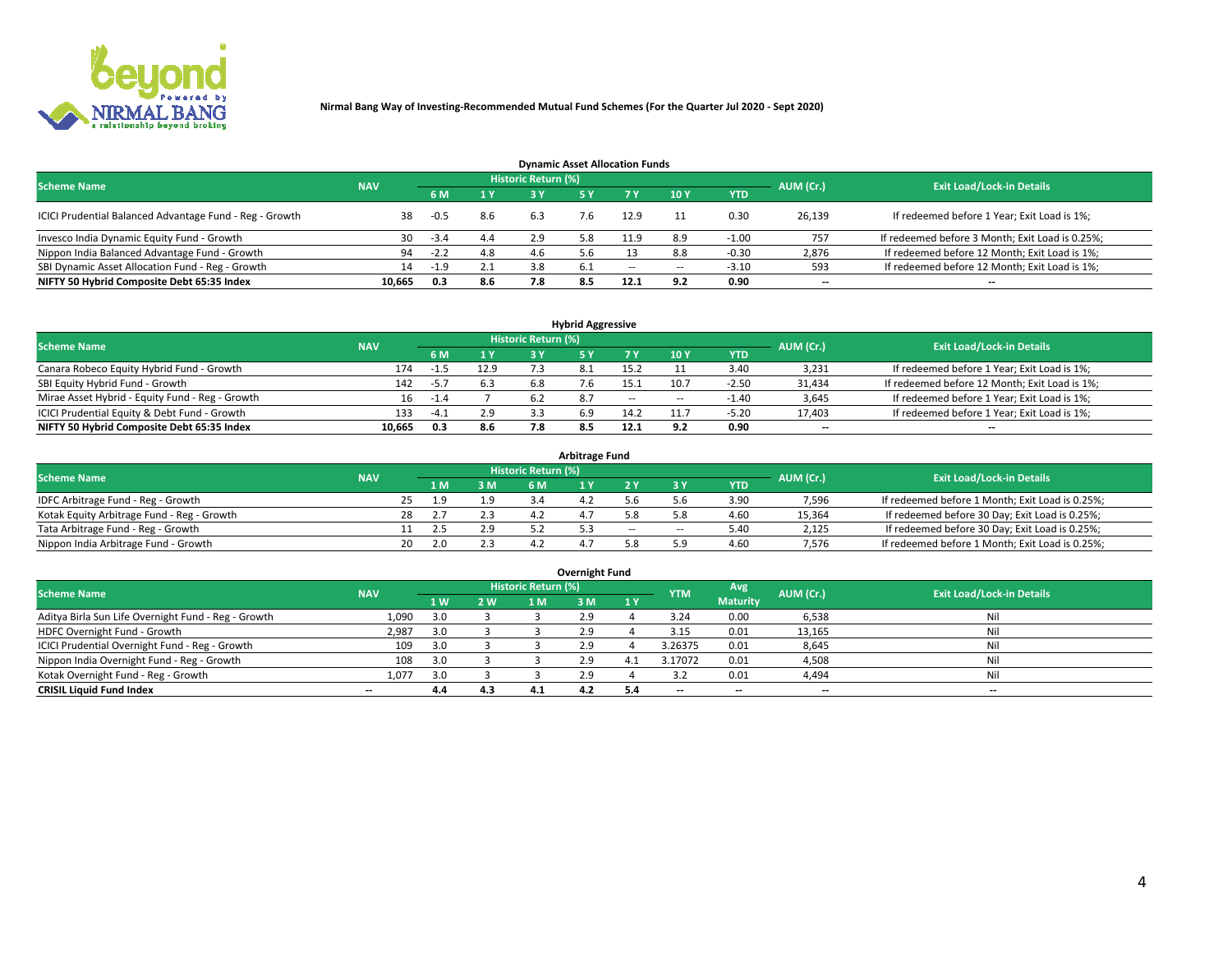

| <b>Liquid Funds</b>                              |                                  |     |     |     |     |     |            |                 |           |                          |  |  |  |  |
|--------------------------------------------------|----------------------------------|-----|-----|-----|-----|-----|------------|-----------------|-----------|--------------------------|--|--|--|--|
| <b>Scheme Name</b>                               | <b>Exit Load/Lock-in Details</b> |     |     |     |     |     |            |                 |           |                          |  |  |  |  |
|                                                  | <b>NAV</b>                       | 4W  | 2 W | 1 M | M   | 1 Y | <b>YTM</b> | <b>Maturity</b> | AUM (Cr.) |                          |  |  |  |  |
| Aditya Birla Sun Life Liquid Fund - Reg - Growth | 323                              |     | 3.5 |     |     |     | 3.63       | 0.10            | 38,375    | *Ref Footnote            |  |  |  |  |
| ICICI Prudential Liquid Fund - Reg - Growth      | 297                              | 3.8 | 3.6 | 3.4 |     |     | 3.64078    | 0.11            | 54,835    | *Ref Footnote            |  |  |  |  |
| Kotak Liquid Fund - Reg - Growth                 | 4,064                            | 3.6 | 3.5 |     |     |     | 3.49       | 0.10            | 32,611    | *Ref Footnote            |  |  |  |  |
| Nippon India Liquid Fund - Growth                | 4,904                            | 3.7 | 3.5 |     |     |     | 3.51437    | 0.12            | 29,334    | *Ref Footnote            |  |  |  |  |
| Mahindra Manulife Liquid Fund - Reg - Growth     | 1,304                            | 3.7 | 3.6 |     |     |     |            | 0.10            | 2,032     | *Ref Footnote            |  |  |  |  |
| <b>CRISIL Liquid Fund Index</b>                  | $- -$                            | 4.4 | 4.3 | 4.1 | 4.2 |     | --         | $- -$           | --        | $\overline{\phantom{a}}$ |  |  |  |  |

| <b>Ultra Short Fund</b>                      |            |      |     |                     |     |       |            |                 |                          |                                  |  |  |  |  |
|----------------------------------------------|------------|------|-----|---------------------|-----|-------|------------|-----------------|--------------------------|----------------------------------|--|--|--|--|
| <b>Scheme Name</b>                           | <b>NAV</b> |      |     | Historic Return (%) |     |       | <b>YTM</b> | Avg             | AUM (Cr.)                | <b>Exit Load/Lock-in Details</b> |  |  |  |  |
|                                              |            | 1 M. | 3 M | 6 M                 | ΙY  | 3 Y   |            | <b>Maturity</b> |                          |                                  |  |  |  |  |
| HDFC Ultra Short Term Fund - Reg - Growth    |            | 4.4  | 7.6 |                     |     | $- -$ |            | 0.58            | 10,760                   | Ni                               |  |  |  |  |
| L&T Ultra Short Term Fund - Growth           | 34         | 3.0  |     |                     |     |       |            | 0.45            | 2.095                    | Ni                               |  |  |  |  |
| <b>NIFTY Ultra Short Duration Debt Index</b> | 4,160      |      | 5.5 |                     | 6.5 |       | $-$        | $- -$           | $\overline{\phantom{a}}$ | $- -$                            |  |  |  |  |

| <b>Money Market Fund</b>                                |            |      |     |                     |  |       |                          |                 |                          |                                  |  |  |  |  |
|---------------------------------------------------------|------------|------|-----|---------------------|--|-------|--------------------------|-----------------|--------------------------|----------------------------------|--|--|--|--|
| <b>Scheme Name</b>                                      | <b>NAV</b> |      |     | Historic Return (%) |  |       | <b>YTM</b>               | Avg             | AUM (Cr.)                | <b>Exit Load/Lock-in Details</b> |  |  |  |  |
|                                                         |            | 1 M  | 3 M | 6 M                 |  | 3 Y   |                          | <b>Maturity</b> |                          |                                  |  |  |  |  |
| Aditya Birla Sun Life Money Manager Fund - Reg - Growth | 278        | -4.3 | 7.2 |                     |  | 7.8   | 3.98                     | 0.52            | 9,611                    | Nil                              |  |  |  |  |
| HDFC Money Market Fund - Growth                         | 4.316      | -4.5 |     | 8.3                 |  |       | 4.04                     | 0.53            | 9,713                    | Nil                              |  |  |  |  |
| Tata Money Market Fund - Reg - Growth                   | 3,549      | 4.1  |     |                     |  |       | 4.07458                  | 0.48            | 535                      | Nil                              |  |  |  |  |
| <b>CRISIL Liquid Fund Index</b>                         | $- -$      | 4.1  | 4.2 | 4.9                 |  | $- -$ | $\overline{\phantom{a}}$ | $- -$           | $\overline{\phantom{a}}$ | $\overline{\phantom{a}}$         |  |  |  |  |

|                                       |            |     |      |                     | <b>Short Term Fund</b> |     |                  |                 |           |                                  |
|---------------------------------------|------------|-----|------|---------------------|------------------------|-----|------------------|-----------------|-----------|----------------------------------|
| <b>Scheme Name</b>                    | <b>NAV</b> |     |      | Historic Return (%) |                        |     | <b>YTM</b>       | Avg             | AUM (Cr.) | <b>Exit Load/Lock-in Details</b> |
|                                       |            | l M | 3 M  |                     |                        | 3 Y |                  | <b>Maturity</b> |           |                                  |
| HDFC Short Term Debt Fund - Growth    |            |     | 14.8 |                     |                        |     | b. 1             | 3.57            | 12.737    | Nıl                              |
| Nippon India Short Term Fund - Growth | 40         | J.h | 11.  | ດ :                 | Q <sub>6</sub>         |     | 0.4 <sup>1</sup> | 2.63            | 8.291     | Nil                              |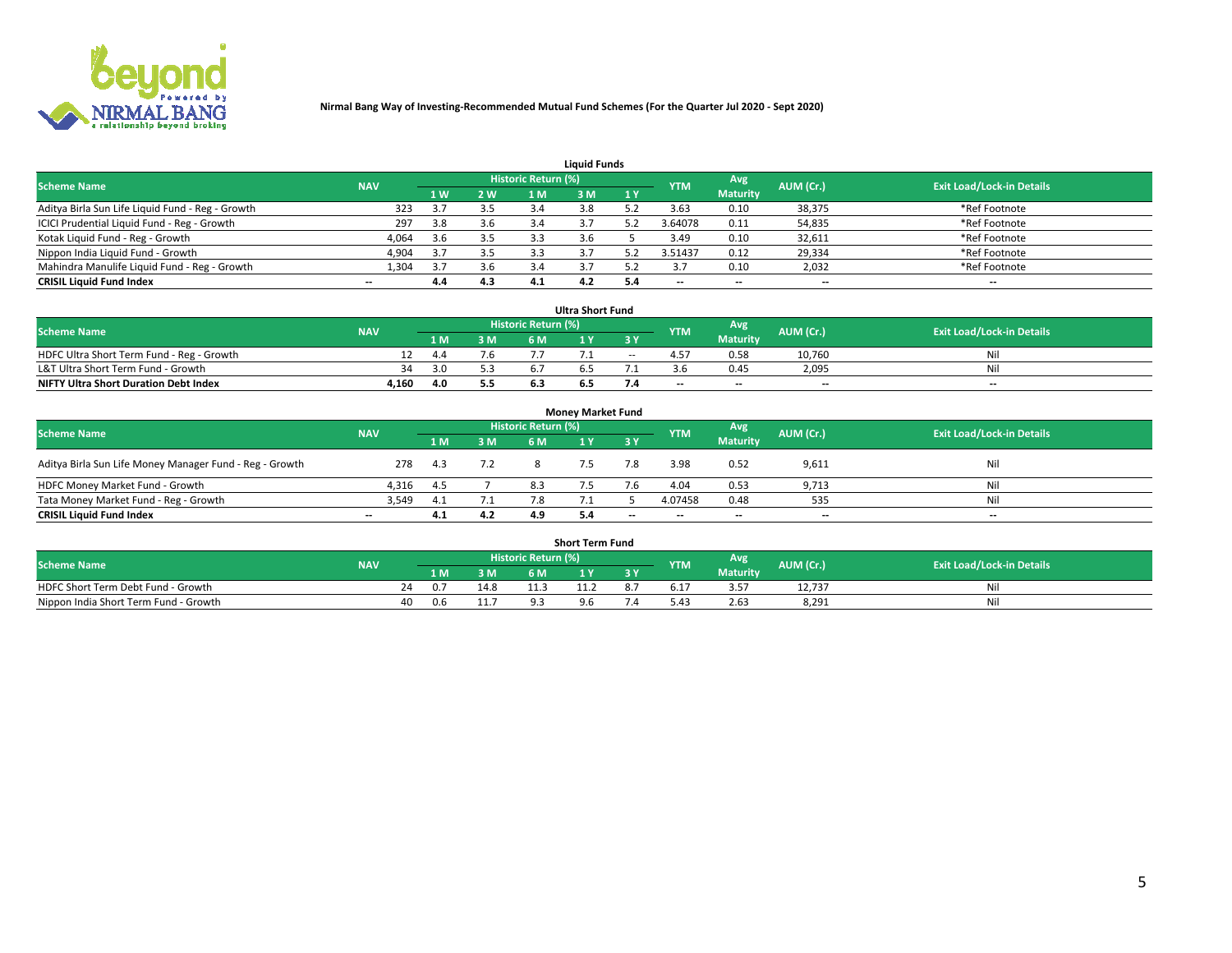

|                                           | <b>Low Duration Fund</b> |       |     |                     |          |     |            |                 |           |                                  |  |  |  |  |  |
|-------------------------------------------|--------------------------|-------|-----|---------------------|----------|-----|------------|-----------------|-----------|----------------------------------|--|--|--|--|--|
| <b>Scheme Name</b>                        | <b>NAV</b>               |       |     | Historic Return (%) |          |     | <b>YTM</b> | <b>Avg</b>      | AUM (Cr.) | <b>Exit Load/Lock-in Details</b> |  |  |  |  |  |
|                                           |                          | 1 M.  | 3 M | 6 M                 |          | 2 V |            | <b>Maturity</b> |           |                                  |  |  |  |  |  |
| Axis Treasury Advantage Fund - Growth     | 2.339                    | ิ ร ค | 9.7 |                     | $\Omega$ |     | 4.18352    | 0.97            | 6,334     | Nil                              |  |  |  |  |  |
| Canara Robeco Savings Fund - Reg - Growth |                          |       |     |                     |          |     | 3.98       | 1.02            | 1,200     | Nil                              |  |  |  |  |  |
| IDFC Low Duration Fund - Reg - Growth     | 30                       | ን ዓ   | 8.8 |                     |          |     | 4.01       | 1.01            | 5,326     | Nil                              |  |  |  |  |  |

| <b>Banking &amp; PSU Bond Funds</b>                                                                                           |  |     |        |      |      |      |     |         |                 |       |    |  |  |  |
|-------------------------------------------------------------------------------------------------------------------------------|--|-----|--------|------|------|------|-----|---------|-----------------|-------|----|--|--|--|
| Historic Return (%)<br>Avg<br><b>Exit Load/Lock-in Details</b><br>AUM (Cr.)<br><b>Scheme Name</b><br><b>NAV</b><br><b>YTM</b> |  |     |        |      |      |      |     |         |                 |       |    |  |  |  |
|                                                                                                                               |  |     | 1 M    | 3 M  | 6 M  |      | 3 Y |         | <b>Maturity</b> |       |    |  |  |  |
| HDFC Banking and PSU Debt Fund - Reg - Growth                                                                                 |  |     |        | 13.7 | 10.2 | 10.8 | 8.2 | 6.05    | 3.44            | 7,544 | Νi |  |  |  |
| Kotak Banking and PSU Debt Fund - Reg - Growth                                                                                |  | 49. | $-1.9$ | 12.6 | 10.2 | 10.8 | 8.6 |         | 4.37            | 7,830 | Ni |  |  |  |
| Nippon India Banking & PSU Debt Fund - Reg - Growth                                                                           |  | 16  | $-1$   |      |      |      |     | 4.98003 | 3.35            | 5.425 | Ni |  |  |  |

| <b>Corporate Bond Funds</b>                         |            |         |      |                            |      |  |            |          |           |                                                |  |  |  |  |
|-----------------------------------------------------|------------|---------|------|----------------------------|------|--|------------|----------|-----------|------------------------------------------------|--|--|--|--|
| <b>Scheme Name</b>                                  | <b>NAV</b> |         |      | <b>Historic Return (%)</b> |      |  | <b>YTM</b> | Avg      | AUM (Cr.) | <b>Exit Load/Lock-in Details</b>               |  |  |  |  |
|                                                     |            |         | 3 M  | 6 M.                       |      |  |            | Maturity |           |                                                |  |  |  |  |
| ICICI Prudential Corporate Bond Fund - Reg - Growth |            | -0.8    |      |                            | 10.9 |  | 5.19       | 3.82     | 17.389    | Nil                                            |  |  |  |  |
| L&T Triple Ace Bond Fund - Reg - Growth             | 56         | $-13.8$ |      |                            |      |  | 6.31       | 8.02     | 4,580     | If redeemed before 3 Month; Exit Load is 0.5%; |  |  |  |  |
| Kotak Corporate Bond Fund - Std - Growth            | 2.819      |         | 13.4 | 10.3                       |      |  |            | 2.11     | 5,267     | Nil                                            |  |  |  |  |

| <b>Credit Risk Fund</b>                    |            |    |     |      |                     |      |           |            |                 |           |                                                                       |  |  |  |
|--------------------------------------------|------------|----|-----|------|---------------------|------|-----------|------------|-----------------|-----------|-----------------------------------------------------------------------|--|--|--|
| <b>Scheme Name</b>                         | <b>NAV</b> |    |     |      | Historic Return (%) |      |           | <b>YTM</b> | <b>Avg</b>      | AUM (Cr.) | <b>Exit Load/Lock-in Details</b>                                      |  |  |  |
|                                            |            |    | 1 M | 3 M  | 6 M                 |      | <b>3Y</b> |            | <b>Maturity</b> |           |                                                                       |  |  |  |
| ICICI Prudential Credit Risk Fund - Growth |            | 23 | 6.0 | 14.4 |                     | 10.1 | ם ל       | 8.94       | 2.93            | 6,556     | If redeemed before 1 Year; Exit Load is 1%;                           |  |  |  |
| HDFC Credit Risk Debt Fund - Reg - Growth  |            |    | 4.0 | 17.6 |                     | 9.4  |           | 9.81       | 3.07            | 6,258     | If redeemed before 12 Month; Exit Load is 1%; If redeemed bet. 12     |  |  |  |
|                                            |            |    |     |      |                     |      |           |            |                 |           | Month to 18 Month; Exit Load is 0.5%;                                 |  |  |  |
|                                            |            |    |     |      |                     |      |           |            |                 |           | If redeemed before 12 Month; Exit Load is 3%; If redeemed bet. 12     |  |  |  |
| SBI Credit Risk Fund - Growth              |            |    |     | 13.8 |                     |      | 6.6       | 7.97       | 3.61            |           | 3,848 Month to 24 Month; Exit Load is 1.5%; If redeemed bet. 24 Month |  |  |  |
|                                            |            |    |     |      |                     |      |           |            |                 |           | to 36 Month; Exit Load is 0.75%;                                      |  |  |  |

| <b>Floater Fund</b>                      |            |    |                       |      |     |      |     |            |                 |           |                                  |
|------------------------------------------|------------|----|-----------------------|------|-----|------|-----|------------|-----------------|-----------|----------------------------------|
| <b>Scheme Name</b>                       | <b>NAV</b> |    | Historic Return (%) \ |      |     |      |     |            | Avg             | AUM (Cr.) | <b>Exit Load/Lock-in Details</b> |
|                                          |            |    | 1 M                   | ЗM   | 6 M | .    | .   | <b>YTM</b> | <b>Maturity</b> |           |                                  |
| Nippon India Floating Rate Fund - Growth |            | 34 | 0.6                   | 14.2 |     | 10.9 | ۰.9 | .33754     | 2.87            | 13,568    | NL                               |